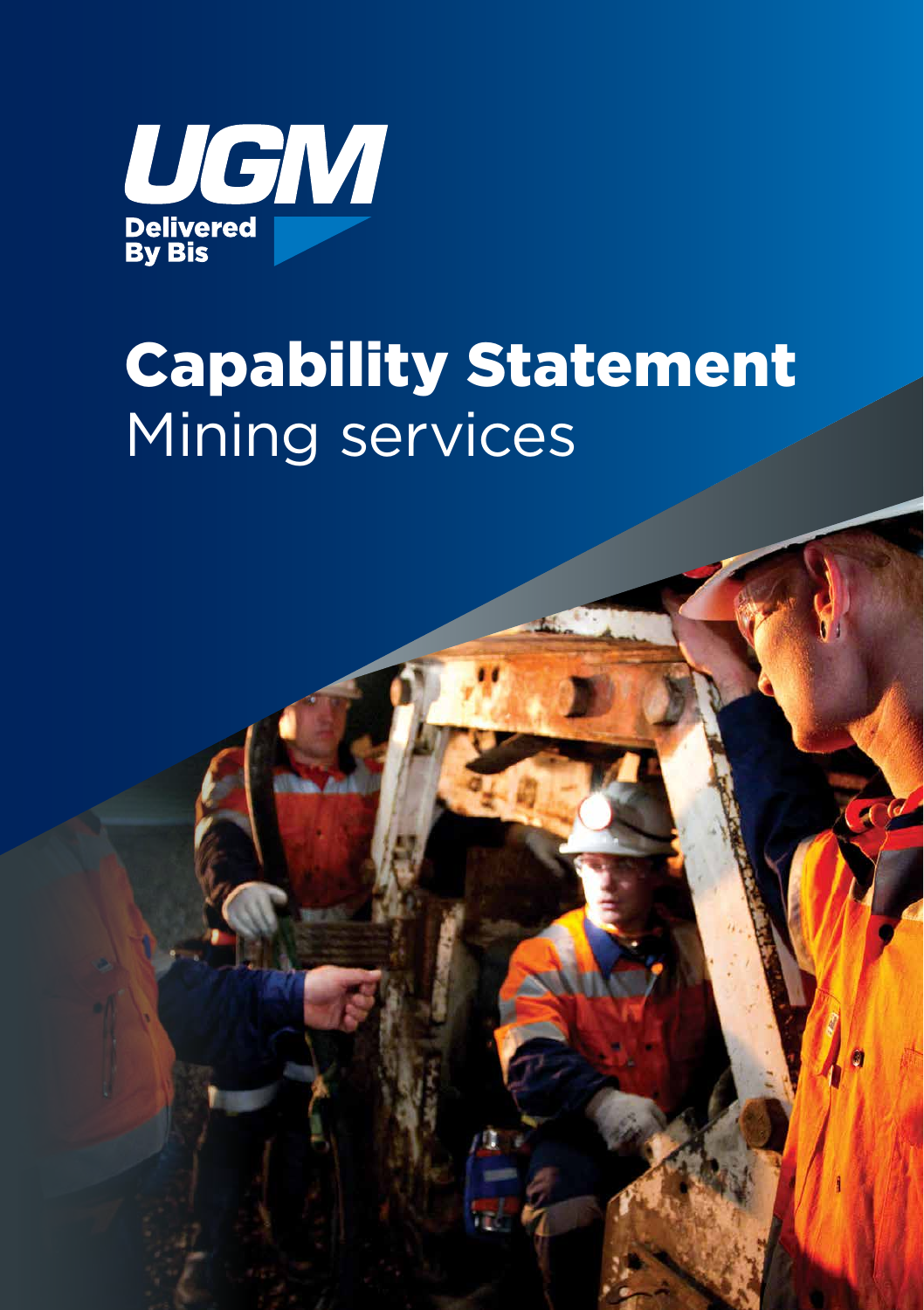# **ABOUT UGM**

UGM is one of Australia's leading underground coal mining contractors, providing a comprehensive range of services to keep you on coal. We have built a strong reputation for developing quality, efficient and reliable relationships with our customers provided by the strength of our loyal and experienced workforce and management.

Established in 1997, our roots are deeply embedded in Australia's coal industry. We have completed hundreds of coal projects for major mining companies across New South Wales, Tasmania and Queensland.

Backed by the strength of our parent company, Bis, our expert team is fully equipped to deliver civil construction projects in the underground environment.

From running complete underground coal mining and civil operations, to providing flexible and specialised support to some of Australia's largest coal mining and civil companies, we have the expertise to deliver every day.

*Backed by the strength of the Bis Group, we have the expertise to deliver every day.*



#### Coal drivage – development services

As one of Australia's leading underground coal mining contractors, we have a solid understanding of the specific requirements of Australia's coal sector. Our experienced team members have access to the latest state of the art underground equipment and training, preparing them for any challenge.

The UGM team have significant experience in development drivage and partial and full extraction methods in a variety of strata conditions. This knowledge and experience allows accuracy in results forecasting. The UGM Group has developed mines though various stages including the conceptual stage, highwall stabilisation, driving of Adits surface to coal seam, completion of the mains roadways and longwall gate roads.

We have a variety of scheduling tools including Vulcan and Xpac mine planning software. This combined with our experienced mining professionals, means we are able to create mining proposals based on fit-for-purpose equipment and mining methodologies including detailed sequence planning to suit any mining conditions.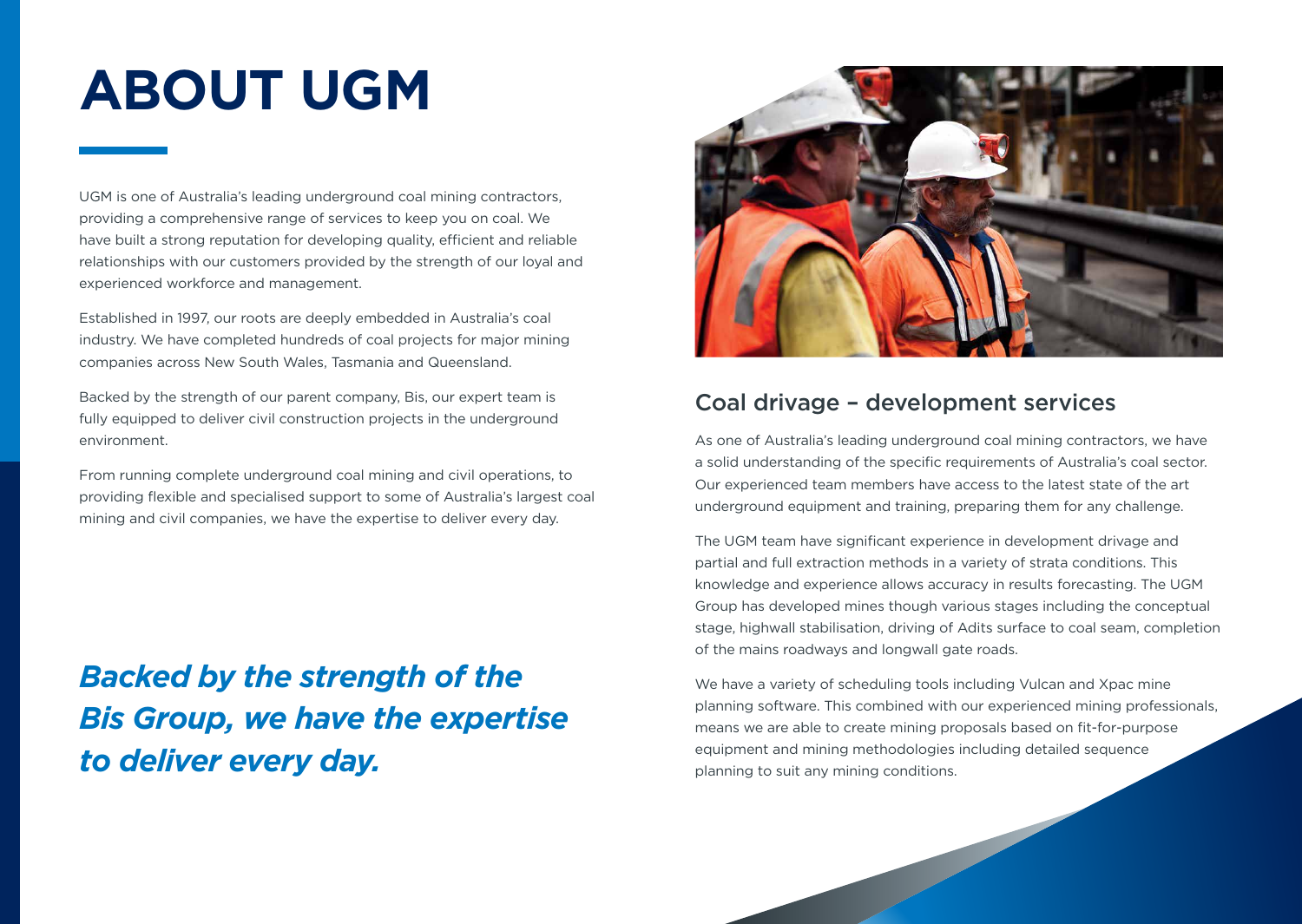#### Drill & blast and roadheader operations

UGM has extensive experience in Drill & Blast and Roadheader operations in hazardous areas. This includes Dyke removal and drivage of drift roadways through a variety of sandstone and conglomerate materials ranging in strength between 30 – 120Mpa.

#### Conveyors

We have been designing, installing and maintaining conveyor and longwall relocations systems since 1997, and have a team of systems specialists managing complex installations across NSW and QLD. Our team of engineers, supervisors and tradesmen understand the coal clearance system criticality and strive to deliver projects that support operational success.

The diversity of works undertaken by the UGM Conveyors division includes but is not limited to:

#### **The refurbishment/redesign, installation and recovery of:**

- Drift conveyor systems capacities of 5000tph
- Trunk and Gate conveyor systems capacities of 3000tph 4000tph
- Jiffy and Caddy (Temporary) drive systems capacities 600 1000tph
- Surface gantry systems
- ▶ Product transfer systems
- Recovery and refurbishment of the above systems



## Longwall relocation

As a major provider of longwall relocation machinery, we are positioned to offer wet or dry hire services during the critical relocation or installation of your longwall. Trained and highly skilled operators provide expert machine control during critical relocation movements, reducing equipment damage and associated risk.

#### **Longwall Relocation services include:**

- ▶ Pre and post longwall relocation work
- ▶ Project management and scheduling
- Statutory Coverage
- ▶ Supervision of activities and resources
- ▶ Plant introduction to site assistance and scheduling
- ▶ Skilled and dedicated plant operators
- Mechanical and electrical trade support
- Diesel servicing and support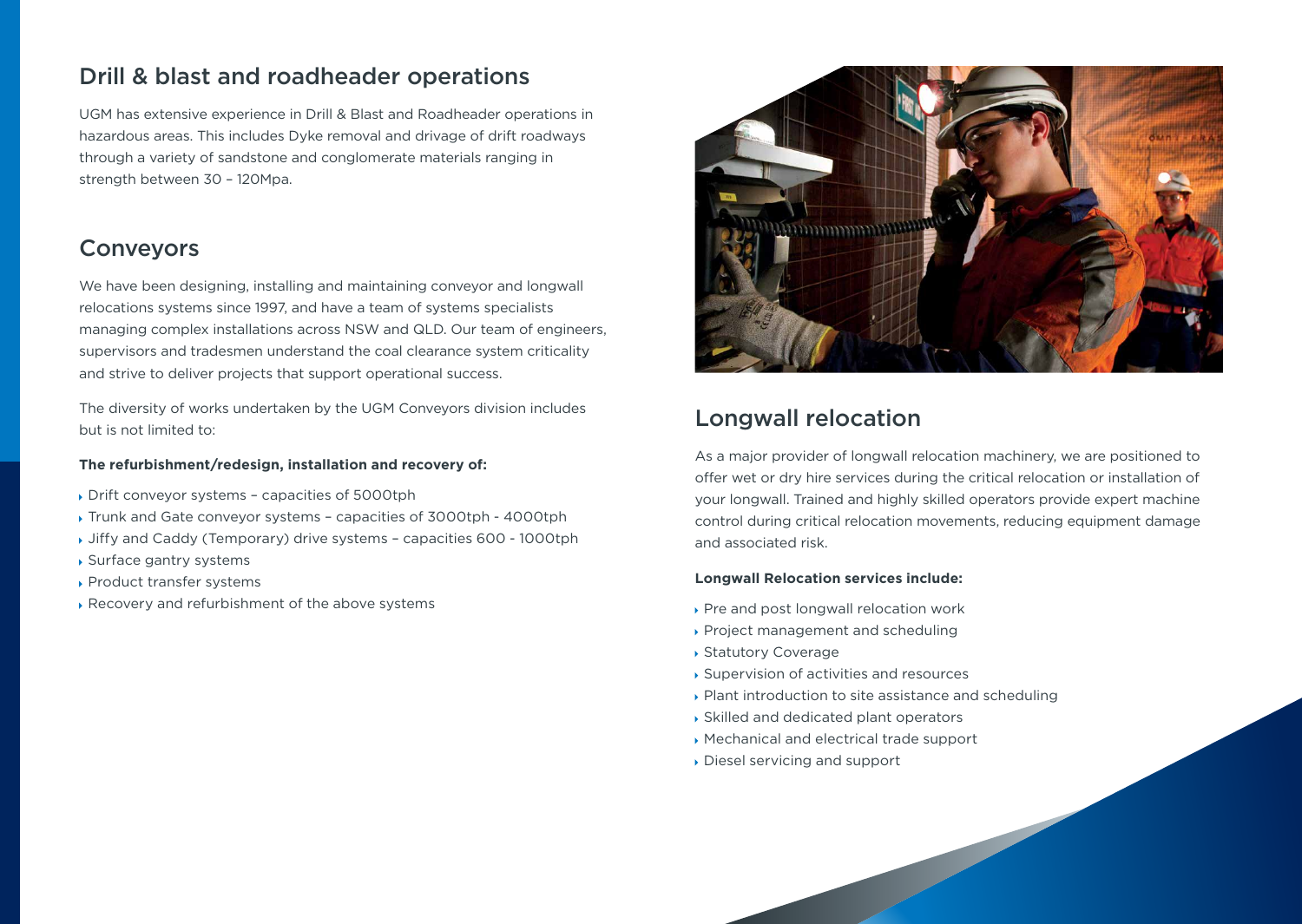

### Secondary support services and ventilation control devices (VCDs)

We have extensive experience, management systems and proven success in the installation of secondary support in the NSW and QLD coalfields. Using a quality assured systems approach and coordinating priorities with clients, UGM has successfully completed significant strata management projects with major mining operators.

Our ventilation team is fully equipped to deliver ventilation projects in the underground environment. We offer technical expertise alongside a range of innovative products to maximise operational safety and efficiency.

The UGM Group can design, supply and install a range of VCDs to NSW and QLD standards which have engineering ratings and certifications.

### Underground equipment hire

We continue to deliver better solutions every day supported with Australia's largest fleet of underground hire equipment.

We provide casual and term hire of run of mine equipment including Load Haul Dump (LHD) machines, graders and personnel transporters, ensuring greater security and flexibility while preserving valuable capital.

## Supplementary labour hire

We specialise in supplying and managing large scale workforces for Australia's coal industry. Through our experienced and reliable workforce, we can offer temporary or Full Time Equivalent (FTE) labour hire solutions to supplement your existing team or manage project contracts.

#### **We can provide the following services:**

- ▶ Project and Statutory supervision
	- Undermanagers and Stat Engineers
	- Deputy/ERZController
	- ▶ Compliance support
- **Longwall and Development labour**
- ▶ Outbye mine services labour
- Diesel mechanics
- **▶**Fitters
- Electricians
- ▶ Civil Engineers and Concretors